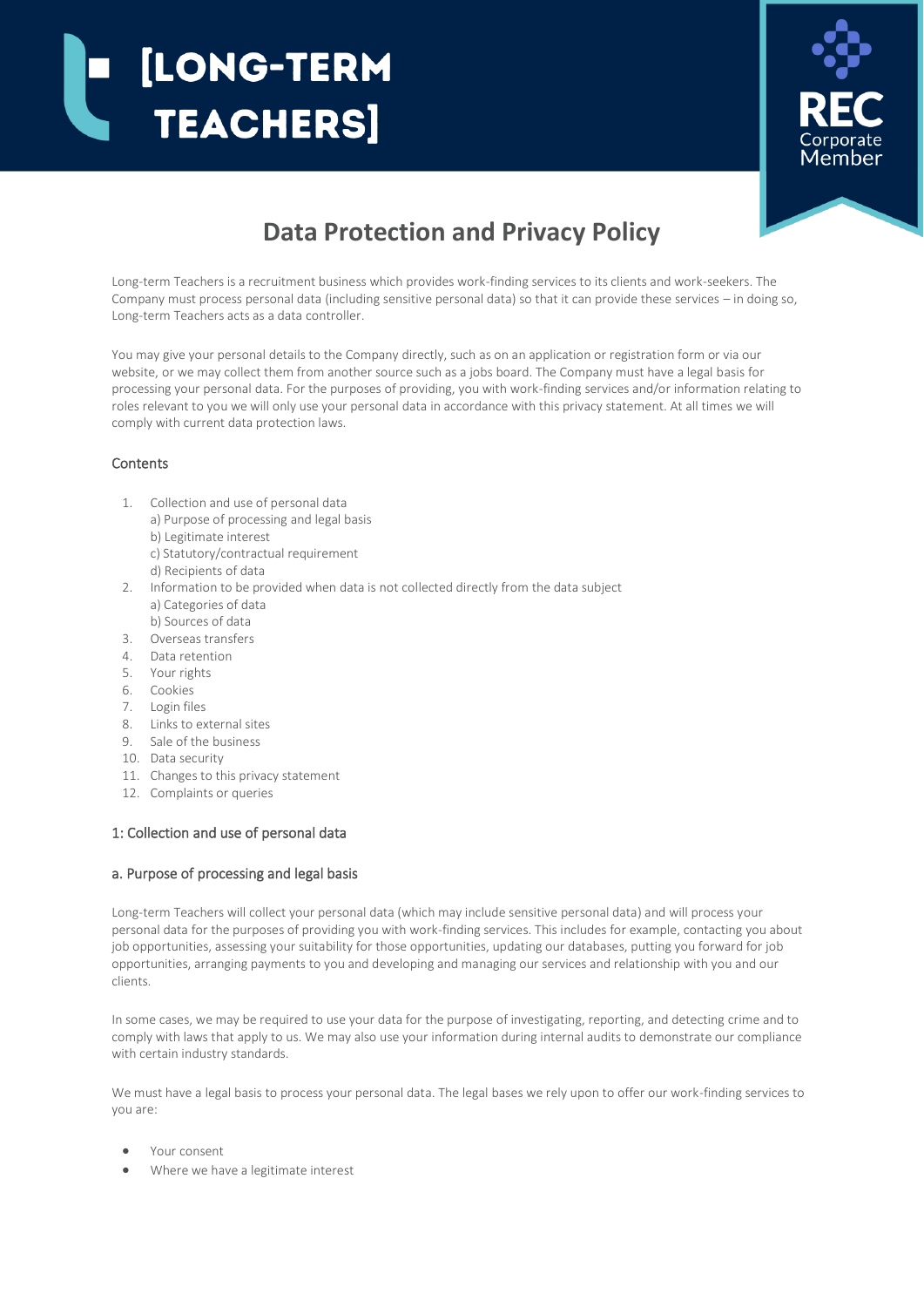- To comply with a legal obligation that we have
- To fulfil a contractual obligation that we have with you

# b. Legitimate interest

This is where the Company has a legitimate reason to process your data provided it is reasonable and does not go against what you would reasonably expect from us. Where the Company has relied on a legitimate interest to process your personal data our legitimate interests is/are as follows:

- We deem that by providing us with your personal details/CV either through an application for a vacancy or generally registering you on our website you are actively seeking work or;
- By posting your personal details/CV on a jobs board you are actively soliciting perspective employers and;
- We will only use your personal details to solicit business from clients who we deem match your desired criteria and;
- Will only retain personal information which we deem integral to successfully canvassing and securing work on your behalf and;
- We will only share with our clients information which is deemed essential for the satisfaction of safeguarding purposes.

#### c. Statutory/contractual requirement

The Company has certain legal and contractual requirements to collect personal data (e.g. to comply with the Conduct of Employment Agencies and Employment Businesses Regulations 2003, immigration and tax legislation, and in some circumstances safeguarding requirements.) Our clients may also require this personal data, and/or we may need your data to enter a contract with you. If you do not give us the personal data, we need to collect we may not be able to continue to provide work-finding services to you.

# d. Recipient/s of data

The Company will process your personal data and/or sensitive personal data with the following recipients:

- Schools, academies, colleges, nurseries, and other education providers
- Our carefully chosen payroll providers
- Our accountants for tax and payroll purposes
- Carefully selected third-party organisations for the purpose of work finding, such as online portals or HR/recruitment organisations working on behalf of schools
- Website, IT and internet hosting companies.

#### 2: Information to be provided when data is not collected directly from the data subject

#### a. Categories of data

During it completing its work-finding duties, Long-term Teacher might collect some or all of the following personal data on you:

#### Personal data:

- Name, address, mobile no., email, Zoom ID
- National insurance no.
- Nationality (through right to work check)
- Occupation and previous work history

#### Sensitive personal data:

- Health information including whether you have a disability.
- Criminal conviction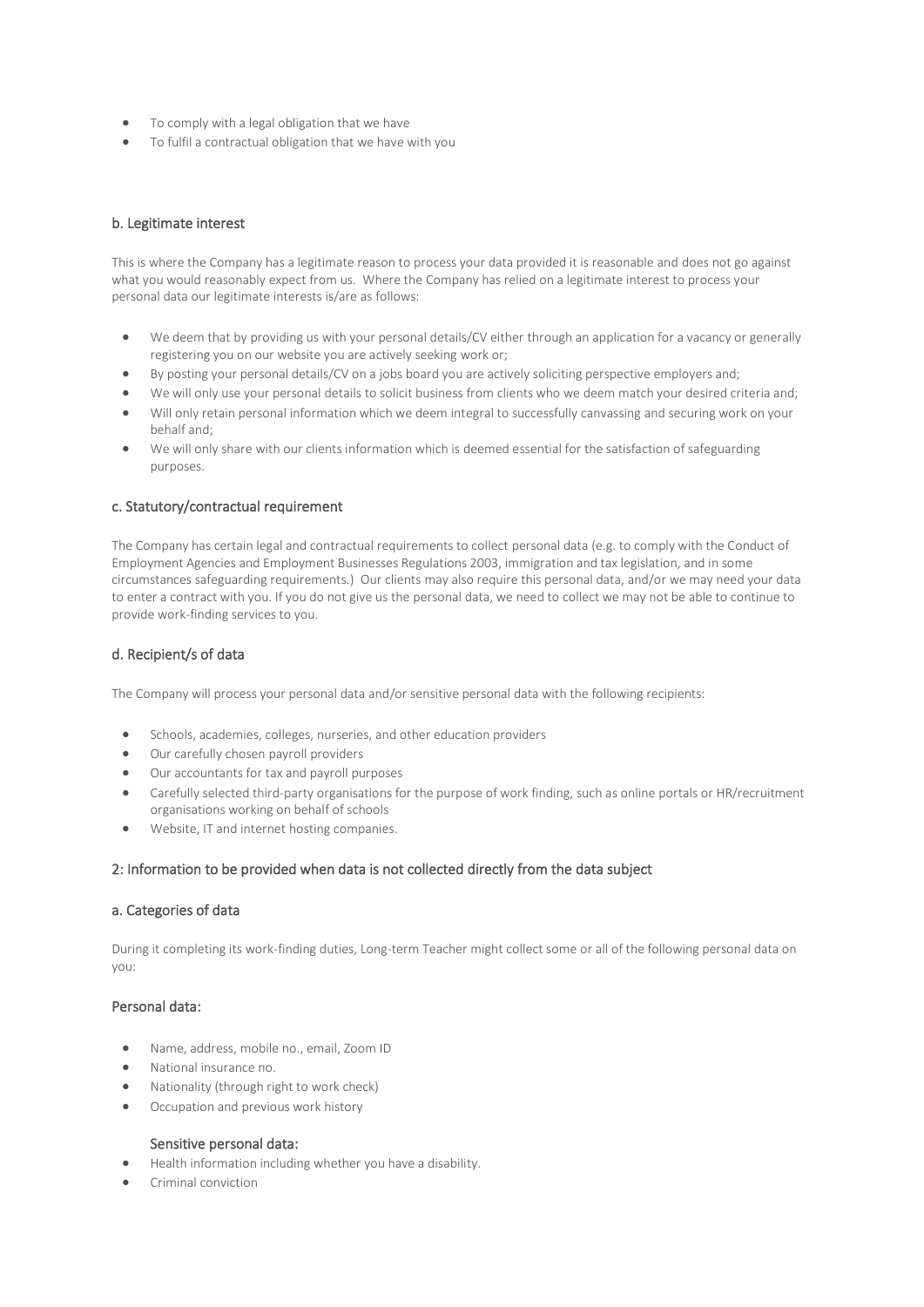#### The Company may source your personal data from areas including:

- From a jobs board such as CV Library, Indeed or a professional networking site such as LinkedIn
- A former employer
- A referee whose details you previously provided to us

#### This information will not have come from a publicly accessible source.

#### 3. Overseas Transfers

The Company may transfer only the information you provide to us to countries outside the European Economic Area ('EEA') for the purposes of providing you with work-finding services. This will only take place with your explicit, informed consent. We will take steps to ensure adequate protections are in place to ensure the security of your information. The EEA comprises the EU member states plus Norway, Iceland, and Liechtenstein.

# 4. Data retention

The Company will retain your personal data only for as long as is necessary for the purpose we collect it. Different laws may also require us to keep different data for different periods of time. For example, the Conduct of Employment Agencies and Employment Businesses Regulations 2003, require us to keep work-seeker records for at least one year from (a) the date of their creation or (b) after the date on which we last provide you with work-finding services.

We must also keep your payroll records, holiday pay, sick pay, and pensions auto-enrolment records for as long as is legally required by HMRC and associated national minimum wage, social security and tax legislation. This is currently 3 to 6 years.

Where the Company has obtained your consent to process your personal and sensitive data, we will do so in line with our retention policy. Upon expiry of that period the Company will seek further consent from you. Where consent is not granted the Company will cease to process your personal and sensitive data.

#### 5. Your rights

Please be aware that you have the following data protection rights:

- The right to be informed about the personal data the Company processes on you;
- The right of access to the personal data the Company processes on you;
- The right to rectification of your personal data;
- The right to erasure of your personal data in certain circumstances;
- The right to restrict processing of your personal data;
- The right to data portability in certain circumstances;
- The right to object to the processing of your personal data that was based on a public or legitimate interest;
- The right not to be subjected to automated decision making and profiling; and
- The right to withdraw consent at any time.

Where you have consented to the Company processing your personal and sensitive you have the right to withdraw that consent at any time by contacting Matt Limmer on 0117 3362606 or by emailin[g matt@longtermteachers.co.uk](mailto:matt@longtermteachers.co.uk). Please note that if you withdraw your consent to further processing that does not affect any processing done prior to the withdrawal of that consent, or which is done according to another legal basis.

There may be circumstances where the Company will still need to process your data for legal or official reasons. Where this is the case, we will tell you and we will restrict the data to only what is necessary for those specific reasons.

If you believe that any of your data that the Company processes is incorrect or incomplete, please contact us using the details above and we will take reasonable steps to check its accuracy and correct it where necessary.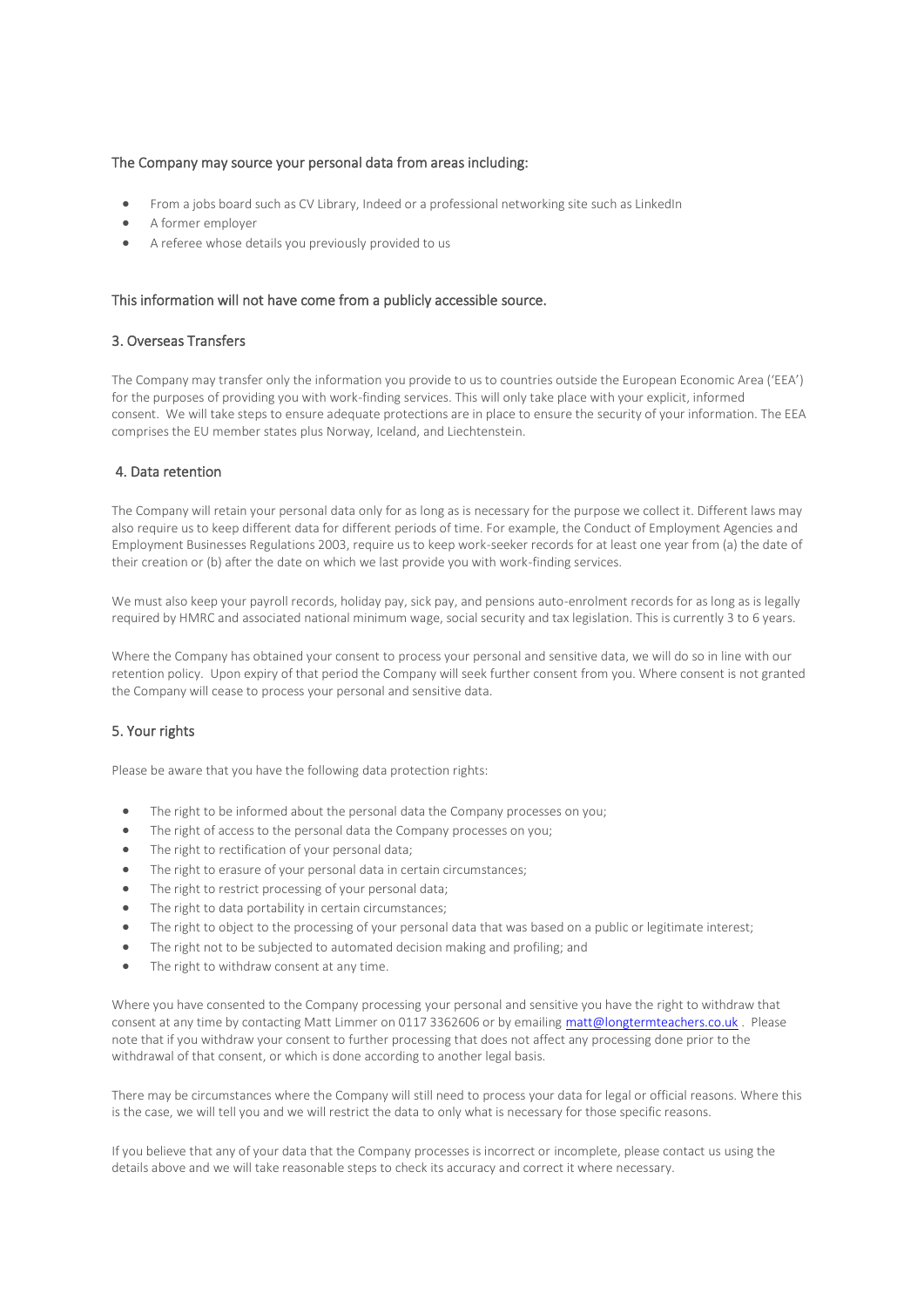You can also contact us using the above details if you want us to restrict the type or amount of data we process for you, access your personal data or exercise any of the other rights listed above.

#### 6. Cookies

We may obtain data about you from cookies. These are small text files that are placed on your computer by websites that you visit. They are widely used to make websites work, or work more efficiently, as well as to provide information to the owners of the site. Cookies also enable us to deliver more personalised content.

The table below explains the cookies we use and why.

| <b>Cookie Name Name Purpose</b> |                            | More Information                                                                                                                                                                                                |
|---------------------------------|----------------------------|-----------------------------------------------------------------------------------------------------------------------------------------------------------------------------------------------------------------|
| $\mathsf{\_}$ ga                | Used to distinguish users. |                                                                                                                                                                                                                 |
| gat                             |                            | If Google Analytics is deployed via Google Tag Manager,<br>Used to throttle request rate. " $\frac{1}{2}$ is cookie will be named $\frac{1}{2}$ dc $\frac{1}{2}$ gtm $\frac{1}{2}$ <property-id>.</property-id> |
| $\_$ gid                        | Used to distinguish users. |                                                                                                                                                                                                                 |

Most web browsers allow some control of most cookies through the browser settings. To find out more about cookies, please refer to our Cookie policy. Please note that in a few cases some of our website features may not function if you remove cookies from your browser.

# 7. Login Files

We use IP addresses to analyse trends, administer the site, track users' movements, and to gather broad demographic information for aggregate use. IP addresses are not linked to personally identifiable information.

#### 8. Links to external websites

The Company's website may contain links to other external websites. Please be aware that the Company is not responsible for the privacy practices of such other sites. When you leave our site, we encourage you to read the privacy statements of each website that collects personally identifiable information. This privacy statement applies solely to information collected by the Company's website.

# 9. Sale of business

If the Company's business is sold or integrated with another business your details may be disclosed to our advisers and any prospective purchasers and their advisers and will be passed on to the new owners of the business.

#### 10. Data Security

The Company takes every precaution to protect our users' information. We employ security measures in relation to the personal data processed including firewalls, browser certification technology, encryption, limited access and use of passwords to keep your data as safe as possible. Only employees who need the information to perform a specific job (for example, consultants, our accounts clerk, or a marketing assistant) are granted access to your information. The Company uses all reasonable efforts to safeguard your personal information. However, you should be aware that the use of email/ the Internet is not entirely secure and for this reason the Company cannot guarantee the security or integrity of any personal information which is transferred from you or to you via email/ the Internet.

If you share a device with others, we recommend that you do not select the "remember my details" function when that option is offered.

If you have any questions about the security at our website, you can email Tom Griffiths at tom@longtermteachers.co.uk